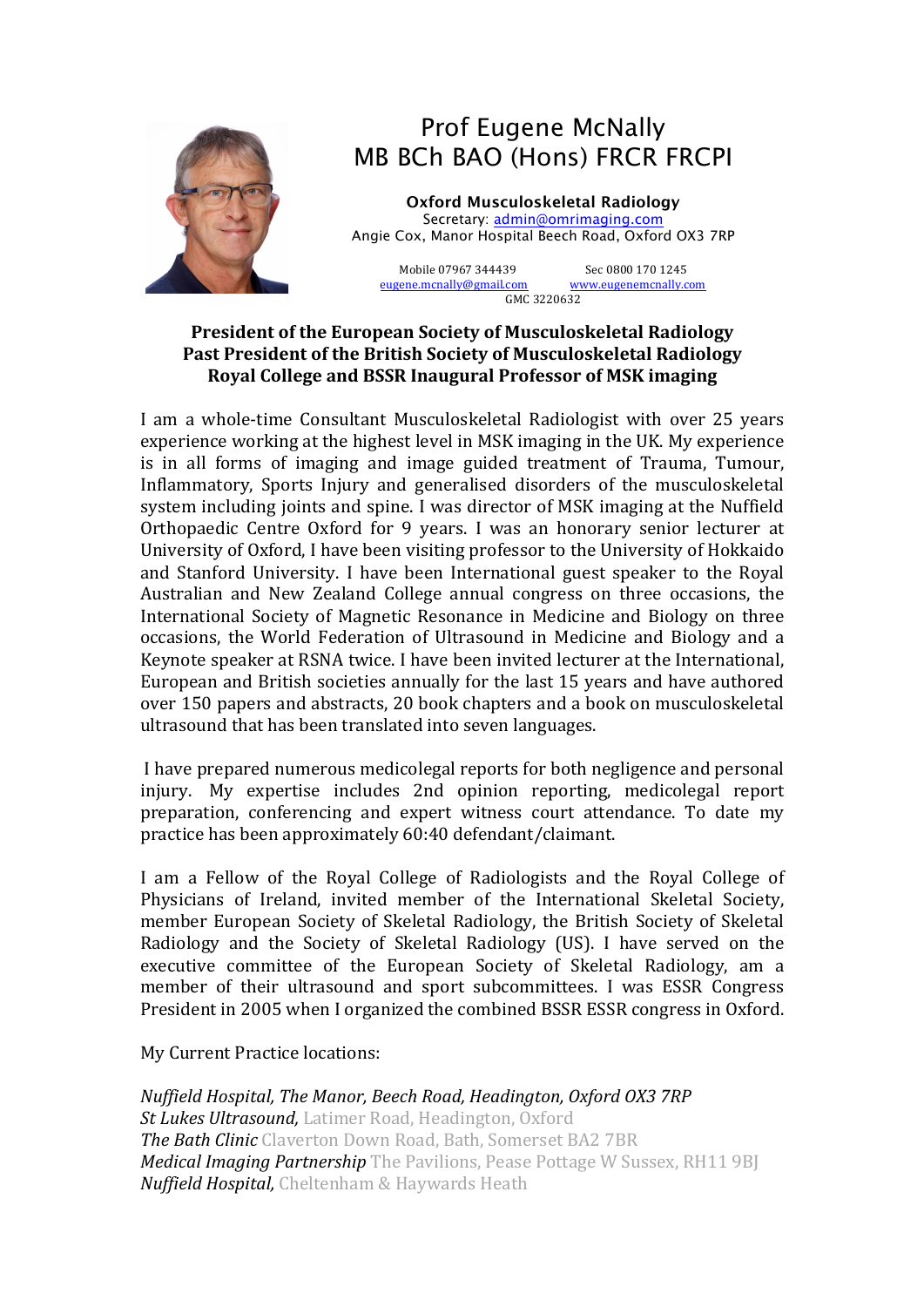### **EDUCATION AND TRAINING:**

1993: Graduated from the medical school of University College Dublin

1987: Member of the Royal College of Physicians of Ireland

1988: Radiology training at Northwick Park and Royal National Orthopaedic Hospital 

1991: Admitted to Fellow of the Royal College of Radiologists

1993: Appointed Consultant Radiologist at the Nuffield Orthopaedic Centre

2000: Elected Fellow of the Royal College of Physicians of Ireland

## **SOCIETY MEMBERSHIP AND COMMITTEE ACTIVITIES INCLUDE:**

Royal College of Radiologists, British Medical Association, British Society of Skeletal Radiologists, European Society of Skeletal Radiologists (Exec Cmtee), International Skeletal Society (Chair IT Committee), British Association of Magnetic Resonance Radiologists, International Intradiscal Therapy Society, Radiological Society of North America, International Musculoskeletal Ultrasound Society, Director British Musculoskeletal ultrasound refresher course, Royal College Musculoskeletal Imaging Standards Cmtee, Chair Hospital Clinical Effectiveness Committee 1997-2001, Honorary Secretary Hospital Medical Staff Committee 1998-2002, Hospital Information strategy Cmtee 1996-present. Regional Information Strategy Cmtee, Editorial board European Radiology 1999-2002, Editorial board Skeletal Radiology 2002- 2013

Past President of the British Society of Skeletal Radiology Executive member European Skeletal Society 1998-2001 and 2003 - 2005 Member of the International Skeletal Society (First Chair of the IT committee) Congress President European Skeletal Society 2005 in Oxford Editor in Chief Musculoskeletal section UK Integrated training initiative Member London 2012 Imaging Workstream for the Olympic games Teacher: Principles of Clinical Anatomy Course, Oxford Medical Students

# **SELECTED INTERNATIONAL LECTURES INCLUDE ...**

Visiting Professor ultrasound congress Hokkaido Japan 1994, Invited Lecturer Australian College Radiology RANZCR 1995 Member Royal College visiting delegation Czech Republic 1997. Invited speaker International Skeletal Society 1999,2000,2001,2003,2005, 2006, 2007, 2008, 2009, 2010, 2011 Invited speaker European Skeletal Society 1996, 1997, 1998, 1999, 200, 2001, 2002, 2003, 2004, 2005, 2006, 2008, 2009, 2010, 2011 International Erasmus MSK MRI Training course 8 successive vears to 2011 Invited speaker EULAR Glasgow 2000 and Zurich 2001 Head of Royal College visiting delegation Slovenia 2001. Invited speaker International Society of Magnetic Resonance in Medicine 2001 & 2003 Head of Royal College visiting delegation Croatia 2001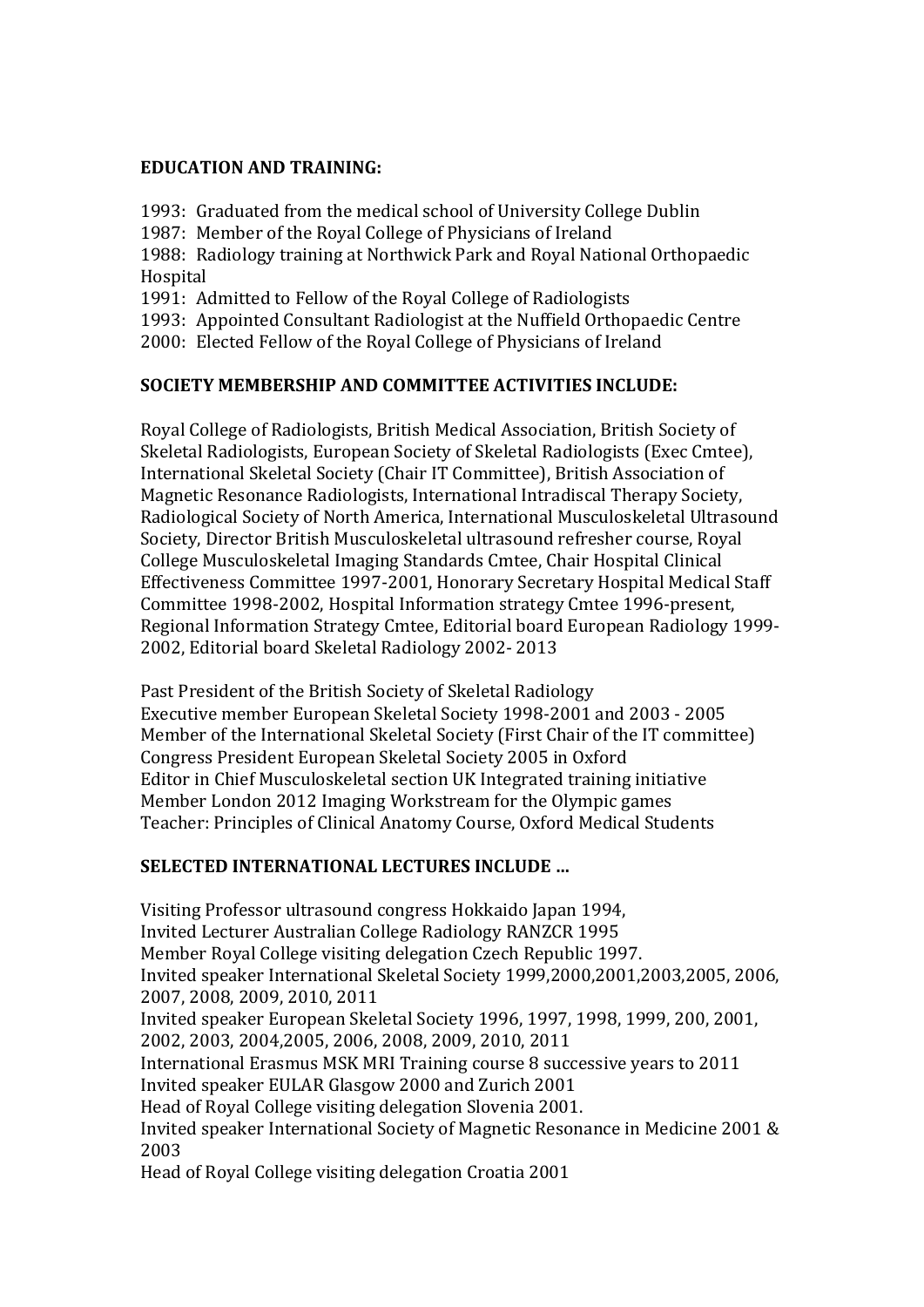Keynote speech ultrasound section at RSNA 2002 Invited speaker international ultrasound course Durban South Africa 2002. Leader of International Skeletal Society outreach program Malaysia 2004 Invited speaker International Maxillofacial congress Paris 2001 Irish users group invited speaker Dublin 2001 International Maxillofacial congress Oxford 2001 Invited speaker International Maxillofacial congress Oxford 2004 Danish RA symposium Nov 2004 Glasgow Radiology Group May 2004 University of Vienna, Invited Professor May 2004 Erasmus MSK meeting Vienna 2005 2nd UK Distinguished visiting Professor, Stanford University, May 2005 International invited speaker, Australian College of Radiology, October 2005 Visiting Professor Lions Gate Hospital Vancouver April 2006 Australian Society of Ultrasound in Medicine 2007 European Congress of Radiology Vienna 2005, 2006, 2007, 2008, 2009, 2010, 2011 MRRA Symposium Dublin 2005 Erasmus MRI course Leiden Jan 2006 Rheumatology study day Munich Feb 2006 Spanish Ultrasound Society, Madrid March 2006 International Skeletal Society, Singapore, September 2006 European Society of Magnetic Resonance in Medicine and Biology, Zurich 2006, Crete 2006 Musculoskeletal Ultrasound Society, Paris 2007 Mumbai Ultrasound Course 2007 International invited speaker, Australian Society of Ultrasound 2007 European Congress of Radiology 2008 British Society of Rheumatology, Liverpool 2008 International Society of Magnetic Resonance in Medicine and Biology, Toronto 2008 International Congress of Radiology, Morocco 2008 ESSR Annual congress, Galway 2008 ESMRMB School of MRI. Moscow 2008 ESMRMB School of MRI, Vienna 2008 ESMRMB Annual Congress, Valencia 2008 ISS Congress, New Delhi India 2008 Erasmus Course Birmingham 2009 BIR Upper Limb Anatomy Course 2009 European Congress of Radiology 2009 IDKD Musculoskeletal Imaging Course, Davos 2009 First Saudi Arabian Ultrasound Course 2009 First Dutch MSK Ultrasound course 2009 ESSR Genoa 2009 World Federation of Ultrasound in Medicine and Biology, Invited International Speaker Sydney 2009 ESMRMB School of MRI, Paris, 2009 Convenor European Congress Radiology MSK Ultrasound symposium, Vienna 2010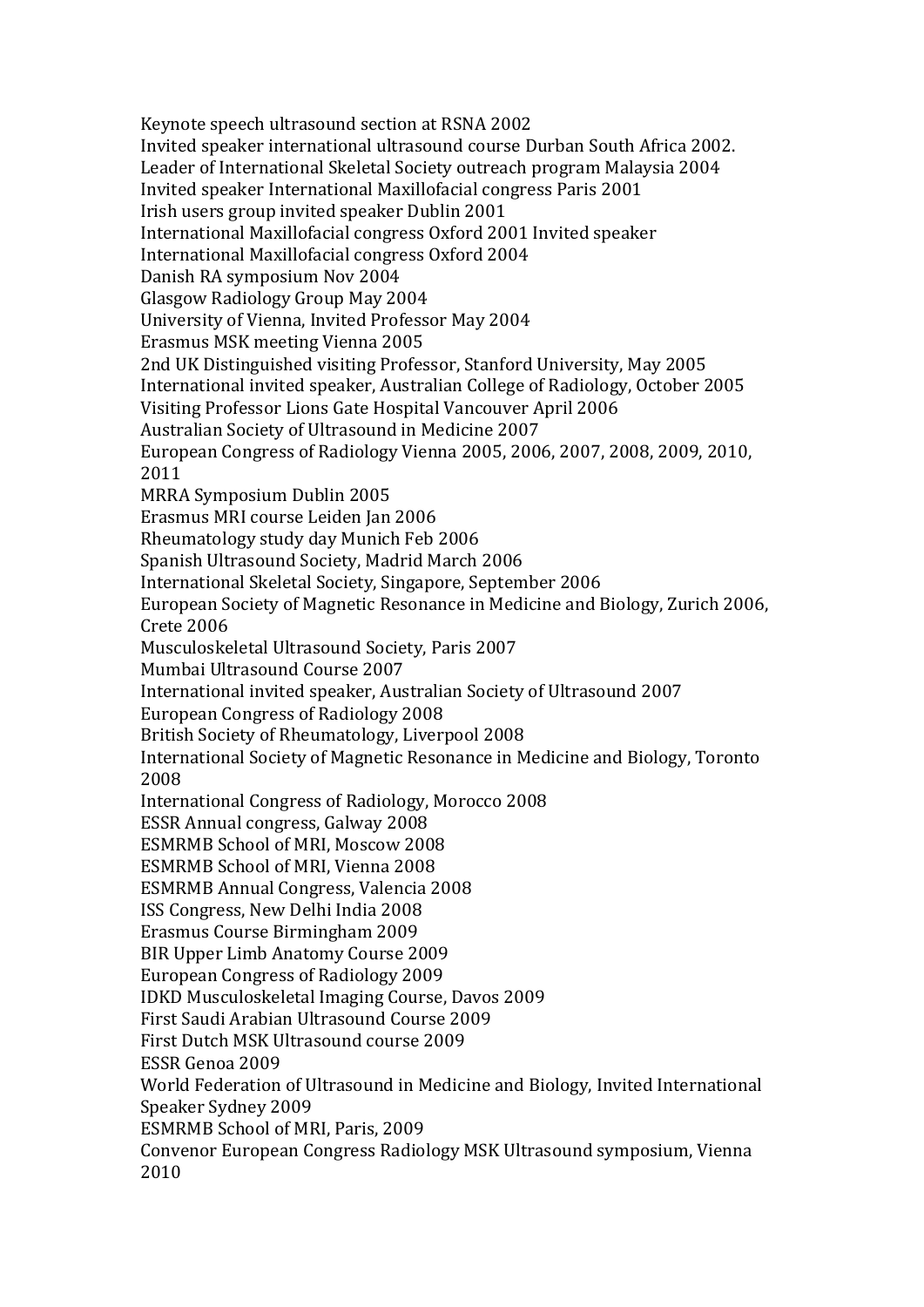British Skeletal Society 2009 Invited Speaker ESMRMB School of MRI, Dubai 2010 Arab Congress of Radiology, Jordan 2010 Invited Guest Lecturer International Society of Magnetic Resonance in Medicine and Biology, Stockholm 2010 Swiss Ultrasound Course, Zurich 2010 2nd Dutch Ultrasound Course, Leiden 2010 European Society Skeletal Radiology, Invited Speaker, Lille 2010-05-01 Euroson 2010, Copenhagen. International Guest Speaker ESMRMB School of MRI, Ghent, 2010 International Skeletal Society, Athens 2010 Invited Speaker ISS Outreach Program, Jordan 2010 BIR Lower Limb Anatomy July 2010 Invited Speaker SE Asia US congress Taiwan 2010 International Skeletal Society, San Diego 2011 Invited Speaker Royal Australia and New Zealand College of Radiology, Annual Congress, Melbourne 2011 International Guest Speaker Erasmus MSK Congress Leiden Jan 2011 ECR Vienna 2011 MSK US organiser & co-ordinator Invited Speaker ESSR Crete 2011 ESMRMB MSK School of MRI, Cyprus Sep 2011 Royal Australian New Zealand College, Keynote speaker Oct 2011 BSSR Leeds, Invited Speaker Mar 2012-07-03 ECR Vienna 2012 MSK US organiser & co-ordinator ISS Outreach Program, Kiev, Ukraine Apr 2012 ESMRMB MSK School of MRI, Glasgow, Apr 2012 5th Arabic Ultrasound Congress, Abu Dhabi May 2012 ESSR Innsbruck Austria, Invited Speaker Jun 2012 ISS Rome, Sep 2012 Erasmus Valencia Spain, Sep 2012 ESSR Sports Meeting, Istanbul Oct 2012 American University of Beirut, Lebanon Apr 2013 Royal Society, US of Small Joints meeting, May 2013 ESSR Malaga, Spain Invited Speaker Jun 2013 ESMRMB MSK School of MRI, Valetta, Malta Jul 2013 ISS Philadelphia Invited Speaker, Sep 2013 Munich Sports Medicine meeting, Munich Oct 2013 ISSR Annual Meeting, Limerick Ireland Jan 2014 ESSR Sports Meeting, St Petersburg Jun 2014 ESMRMB MSK School of MRI, Milan Jun 2014 ESSR Riga, Latvia Invited Speaker Jun 2015 Australasia Society of Ultrasound in Medicine Congress, International Melbourne, Oct 2014 Hong Kong Faculty of Medicine. International guest speaker May 2015 ESMRMB MSK School of MRI, Porto May 2015 ESSR York, UK Invited Speaker Jun 2015 Lightbox Radiology Education Biarritz France Guest Speaker Jun 2015 ISS Hawaii Invited Speaker, Sep 2015 GE MSK US in Sports. Twickenham Nov 2015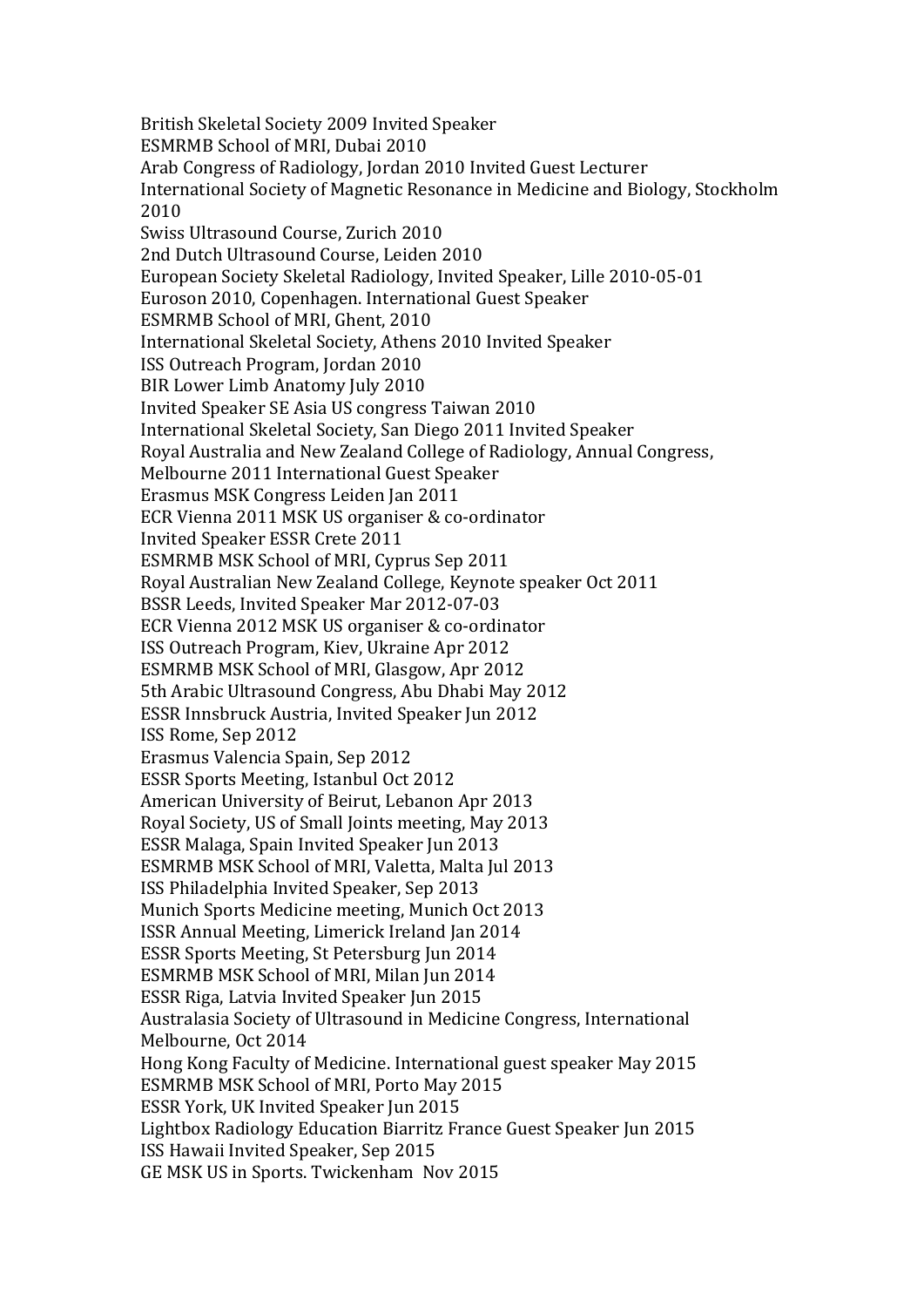First Asean Sports Medicine Congress, International guest speaker Kuala Lumpar Nov 2015 ICRM 2016 Riyadh. International Guest Speaker. ESMRMB MSK School of MRI, Nice May 2016 ESSR Zurich, Switzerland Invited Speaker Jun 2016 Hong Kong Faculty of Medicine. International guest speaker June 2016 ISS Paris Invited Speaker, Sep 2016 Erasmus MSK Congress Iraklion Greece Sept 2016 MUSOC Ibiza Oct 2016 Danish US Course, Copenhagen Oct 2016 ESSR Congress Invited 2017 ESMRMB MSK School of MRI, Lisbon September 2016 ISS Outreach Program Al Ain Abu Dhabi October 2017 Dutch MSK US Teaching Program Souest Nov 2017 BSSR Biannual congress invited speaker Chester March 2018 ESSR Outreach Program Dubrovnik May 2018 ESSR Congress Invited speaker Amsterdam 2018 International Skeletal Society Invited speaker Berlin 2018 International MSK Teaching Program Cairo Nov 2018 Liverpool Upper Limb Course May 2019 ESSR Invited speaker 2019 Lisbon International Skeletal Society Invited speaker Vancouver 2019 ESSR Invited speaker 2020 Virtual Meeting *Forthcoming* ESSR Sports Imaging Course Rostok Aug 2020 International Skeletal Society Invited speaker Barcelona 2020 DGMSK Congress Mallorca Sept 2020 Oslo US teaching program Sept 2020 Erasmus Porto September 2020

#### **PUBLICATIONS AND ABSTRACTS INCLUDE:**

Author of major MSK ultrasound textbook Practical Musculoskeletal Ultrasound EG McNally ISBN-13: 978-0-443-07350-2 Now in its  $2<sup>nd</sup>$  edition and published in 8 languages

Clinical indications for musculoskeletal ultrasound updated in 2017 by European Society of Musculoskeletal Radiology (ESSR) consensus

Early variation of ultrasound halo sign with treatment and relation with clinical features in patients with giant cell arteritis May 2020 Rheumatology Cristina PonteAna Sofia SerafimSara Monti[...]Raashid Luqmani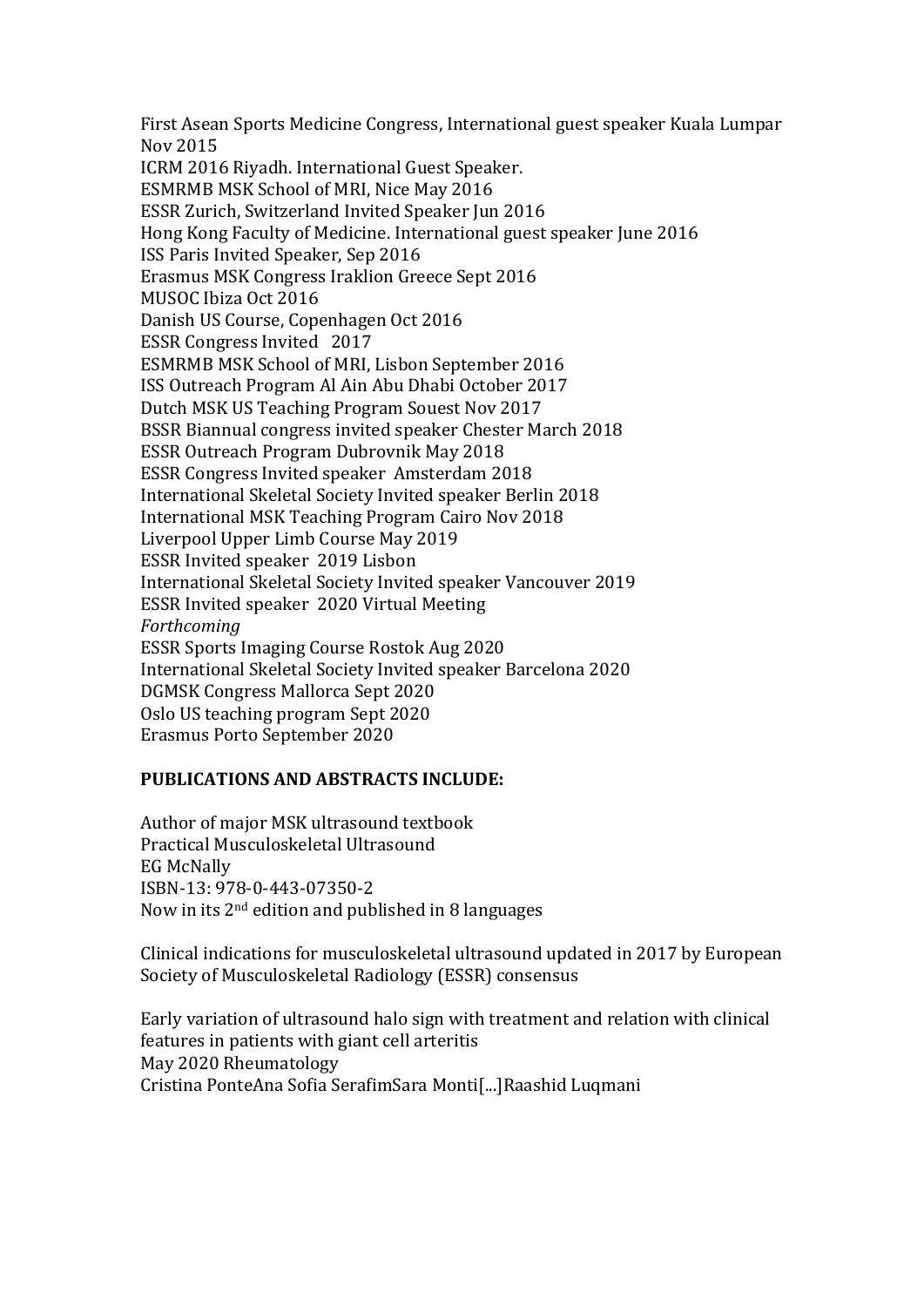Clinical indications for image-guided interventional procedures in the musculoskeletal system: a Delphi-based consensus paper from the European Society of Musculoskeletal Radiology (ESSR)—Part II, elbow and wrist December 2019 European Radiology Luca Maria ..E McNally et al

Clinical indications for image guided interventional procedures in the musculoskeletal system: a Delphi-based consensus paper from the European Society of Musculoskeletal Radiology (ESSR)—part III, nerves of the upper limb November 2019 European Radiology Luca Maria ..E McNally et al

Clinical indications for image-guided interventional procedures in the musculoskeletal system: a Delphi-based consensus paper from the European Society of Musculoskeletal Radiology (ESSR)—part I, shoulder September 2019European Radiology Luca Maria ..E McNally et al

Clinical indications for musculoskeletal ultrasound updated in 2017 by European Society of Musculoskeletal Radiology (ESSR) consensus Article Private full-text June 2018European Radiology Luca Maria SconfienzaDomenico AlbanoGina M Allen[...]Alberto Tagliafico Add to project Add supplementary resources

Nerve Entrapment in Ankle and Foot: Ultrasound Imaging Article July 2018 Seminars in musculoskeletal radiology Basavaraj Raj Chari Eugene McNally

Accuracy of diagnostic imaging modalities for peripheral post-traumatic osteomyelitis - a systematic review of the recent literature Geertje A. Govaert Frank F. IJpmaMartin McNallyEugene McNallyInge H. ReiningaAndor W. Glaudemans European Journal of Nuclear Medicine and Molecular Imaging August 2017, Volume 44, Issue 8, pp 1393-1407|

Suprapatellar synovial hypertrophy and reliability of the novel ultrasound assessment of suprapatellar recess in patients with recent knee injuries or early osteoarthritis Apr 2016 Osteoarthritis and Cartilage Stefan Kluzek T. Wedatilake Eugene McNally J Newton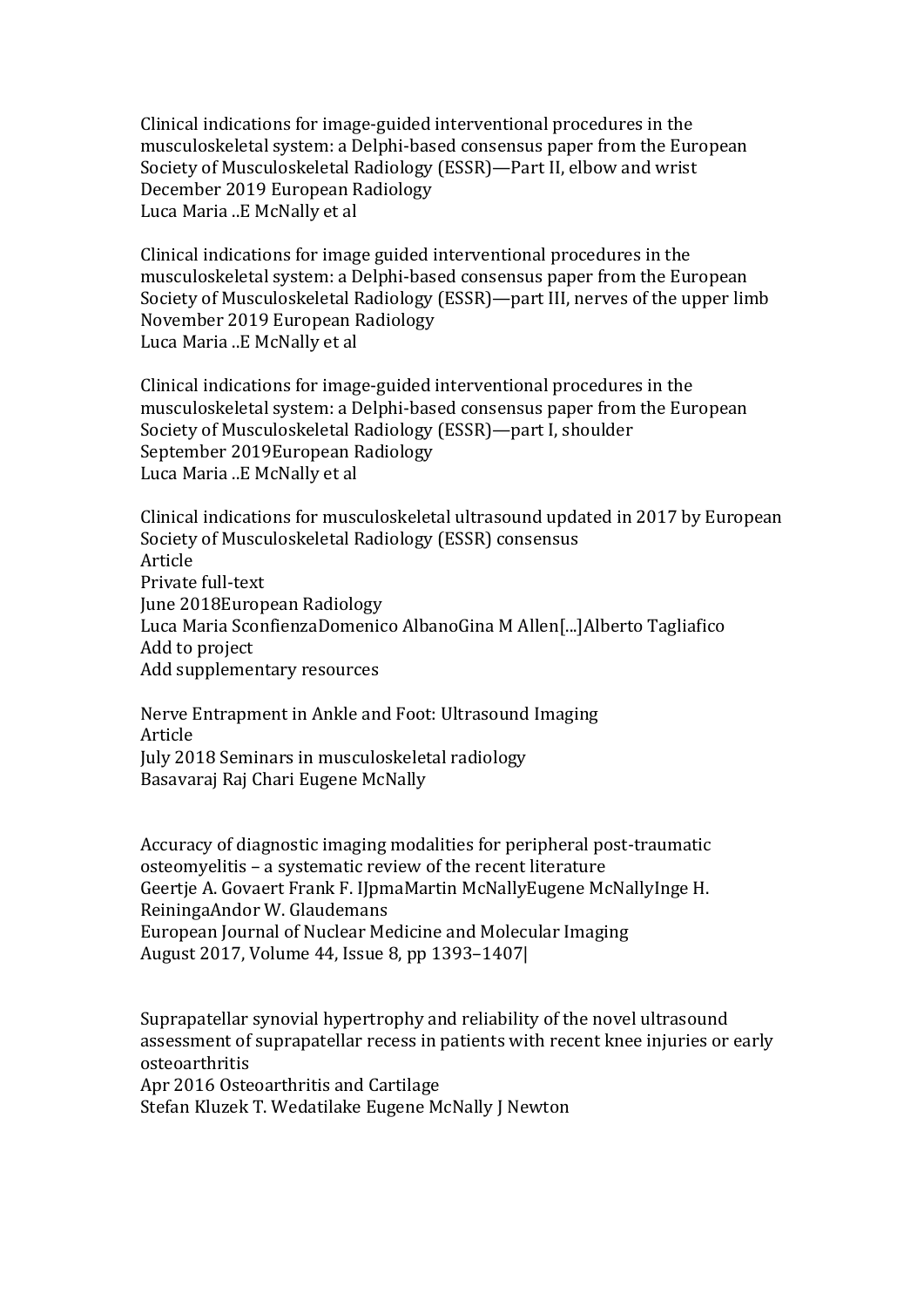Three-dimensional reconstructed magnetic resonance scans: Accuracy in identifying and defining knee meniscal tears Article Nov 2016 World Journal of Orthopaedics Neil Kruger Eugene McNallySami Al-Ali, Andrew J Price

Pathogenesis of cam morphology in english premiership footballers *A.J. Palmer* · S. Folkard · M. Gimpel · J. Broomfield · J. Newton · E. McNally · A. Taylor *·* K. Javaid · A. Carr · S. Glyn-Jones. Article · Apr 2015 · Osteoarthritis and Cartilage

Inter-Rater Analysis of Ultrasound and Histological Findings in Patients with Suspected Giant Cell Arteritis (GCA)

R Luqmani, E Lee, S Singh, M Gillett, W A Schmidt, M Bradburn, B Dasgupta, A P Diamantopoulos, W Forrester-Barker, W Hamilton, S Masters, B McDonald, E McNally, C T Pease, J Piper, J Salmon, A Wailoo, K Wolfe, A *Hutchings* **ACR Abstract** 

The Role of Ultrasound Compared to Biopsy of Temporal Arteries in the Diagnosis and Treatment of Giant Cell Arteritis: A Diagnostic Accuracy and Cost-Effectiveness Study. *R Luqmani, E Lee, S Singh, M Gillett, W A Schmidt, M Bradburn, B Dasgupta, A P Diamantopoulos, W Forrester-Barker, W Hamilton, S Masters, B McDonald, E McNally, C T Pease, J Piper, J Salmon, A Wailoo, K Wolfe, A Hutchings ACR Abstract* 

Early Halo Sign Features on Ultrasound Examination of Treated Patients with Giant Cell Arteritis

Ana Sofia Serafim · Surjeet Singh · Jennifer Piper · Andrew Hutchings · Mike Bradburn · Cristina *Ponte* · Bhaskar Dasgupta · Wolfgang A. Schmidt · Andreas P. Diamantopoulos · Eugene *McNally* · Raashid Luqmani. *Conference Paper* · *BSR Nov 2014* 

Imaging in Sports Specific Musculoskeletal Injuries. *Partington K McNally E 2014*

MRI findings in Gluteus maximus tendinopathy. Yoong P McNally E ECR 2014

Protocol for the Femoroacetabular Impingement Trial (FAIT): A multi-centre randomised controlled trial comparing surgical and non-surgical management of femoroacetabular impingement

*A J R Palmer · V Ayyar-Gupta · S J Dutton · I Rombach · C D Cooper · T C Pollard · D Hollinghurst* · A Taylor · K L Barker · E G McNally · D J Beard · A J Andrade · A J Carr *· S Glyn-Jones. · Article · Nov 2014. Bone Joint Res. 2014 Nov;3(11):321-7. doi: 10.1302/2046-3758.311.2000336*

### AAOS

Palmer, A. J. R., Brown, C. P., McNally, E. G., Price, A. J., Tracey, I., Jezzard, P., ... & Glyn-Jones, S. (2013). Non-invasive imaging of cartilage in early osteoarthritis. *Bone & Joint Journal*, *95*(6), 738-746.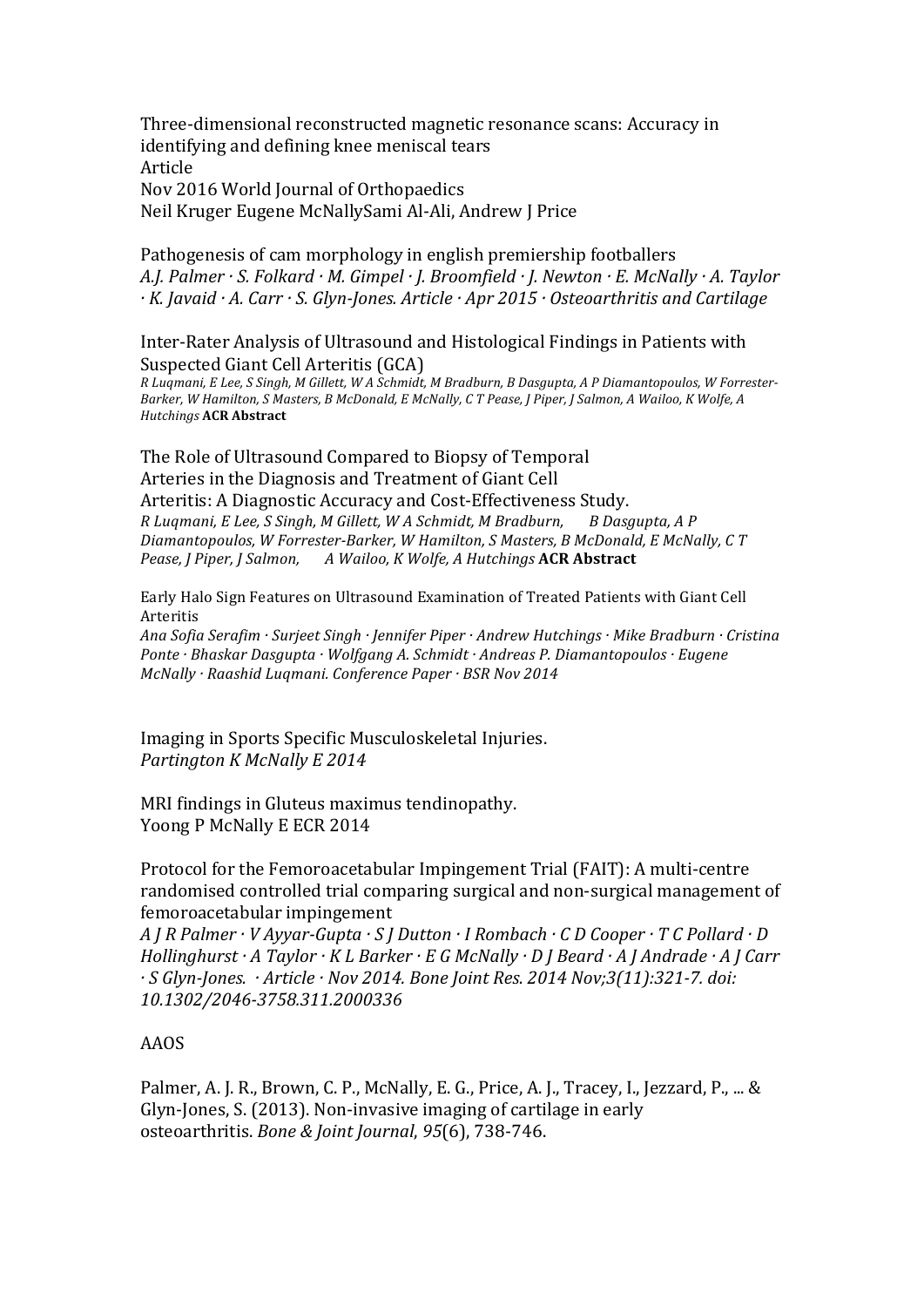Palmer, A., Pollard, T., McNally, E., Wilson, D., Carr, A., & Glyn-Jones, S. (2013). Delayed Gadolinium-Enhanced MRI of Cartilage (dGEMRIC) Predicts the Pattern of Hip Osteoarthritis Progression at Five-Year Follow-Up.Arthroscopy, 29(12), 199.

Klauser, Andrea S., et al. "Clinical indications for musculoskeletal ultrasound: a Delphi-based consensus paper of the European Society of Musculoskeletal Radiology." *European radiology* 22.5 (2012): 1140-1148.

The hereditary predisposition to hip osteoarthritis and its association with abnormal joint morphology.

Pollard, T. C. B., Batra, R. N., Judge, A., Watkins, B., McNally, E. G., Gill, H. S., ... & Carr, A. J. (2012). Osteoarthritis and Cartilage 21 2013 314-321.

A Mouse with an N-Ethyl-N-Nitrosourea (ENU) Induced Trp589Arg Galnt3 Mutation Represents a Model for Hyperphosphataemic Familial Tumoural Calcinosis.

Esapa, Christopher T., Rosie A. Head, Jeshmi Jeyabalan, Holly Evans, Tertius A. Hough, Michael T. Cheeseman, Eugene G. McNally et al. PloS one 7, no. 8 (2012): e43205

Genetic predisposition to the presence and five-year clinical progression of hip osteoarthritis

C.B. Pollard, R.N. Batra, A. Judge, B. Watkins, E.G. McNally, H.S. Gill, N.K. Arden, A.J. Carr Osteoarthritis and Cartilage. Volume 20, Issue 5, Pages 368-375, May 2012

A Mouse Model for Spondyloepiphyseal Dysplasia Congenita with Secondary Osteoarthritis due to a Col2a1 Mutation. Esapa, C. T., Hough, T. A., Testori, S., McNally, E., & Thakker, R. V. ( J Bone Miner Res. 2012 Feb; 27(2): 413-28.

Harris and Harris' Radiology of Emergency Medicine, Fifth Edition Elbow injuries Chapter ISBN-10: 145110720X

Patient's Assessment Of Discomfort During Ultrasound-Guided Injection Of Morton's Neuroma: Selecting The Optimal Approach. Lee Pheng Yap, Eugene McNally FRCR, Journal of Clinical Ultrasound. Volume 40, Issue 6, pages 330– 334, 2012

The development and clinical applications of musculoskeletal ultrasound McNally E Skeletal Radiology: 2011 Sep: 40(9): 1223-31.

The effect of PRP on Tendon Regeneration: an in vitro tissue culture study.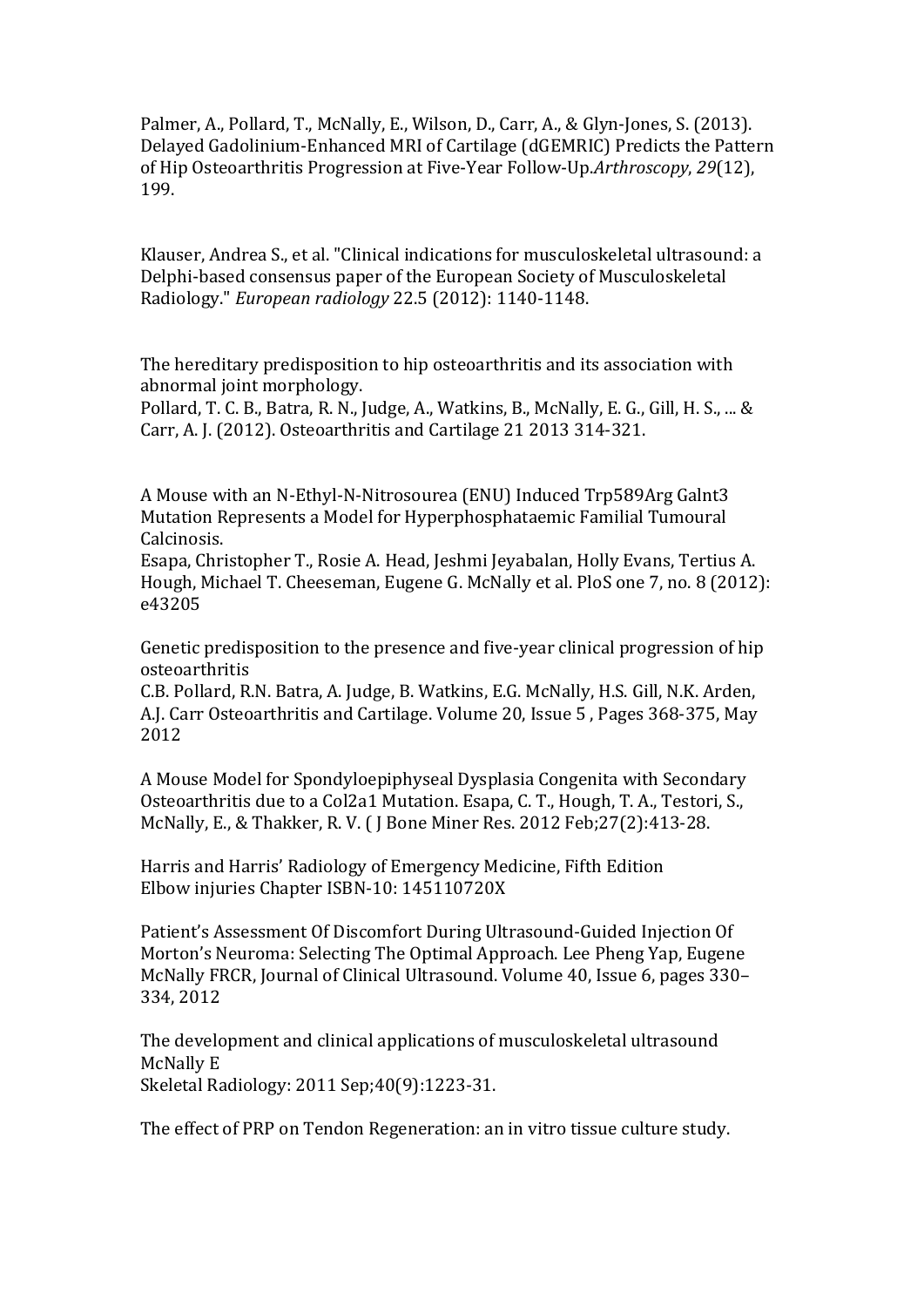Alsousou J, Franklin S, Thompson M, Harrison P, Willett K. International Ligament and Tendon Symposium, California, 2011 and EFORT congress: Berlin 2012

The MRI Description Of Early Anteromedial Gonarthrosis. Bottomley, N. J., E. McNally, L. Jones, M. K. Javaid, N. Arden, H. S. Gill, C. A. F. Dodd, D. W. Murray, D. J. Beard, and A. J. Price. Journal of Bone & Joint Surgery, British Volume 94.SUPP XVIII (2012): 47-47.

Oxford Textbook of Trauma and Orthopaedics 2011 Chapter Spinal Imaging. ISBN-10: 0199550646

Platelet Rich Plasma in accelerated trendon regeneration: A pilot randomized controlled trial. BORS, Cambridge, 2011. Alsousou J, Handley R, Hulley P, Thompson M, McNally E, Harrison P, Willett K.

Clinical Ultrasound, 2-Volume Set: Expert Consult: Online and Print, 3e MSK Intervention Chapter. ISBN-10: 0702031313

Ultrasound of Skeletal Muscle Injury: An Update. Woodhouse J, McNally E. Seminars in Ultrasound, CT, and MRI Volume 32, Issue 2, April 2011, Pages 91-100

Oxford Textbook of Trauma and Orthopaedics 2011 Chapter Spinal trauma. ISBN-10: 0199550646

The management of solitary tumours of Hoffa's fat pad B.J.F. Dean, D.W. Reed, J.J. MatthewsCorresponding Author Informationemail address, H. Pandit, E. McNally, N.A. Athanasou, C.L.M.H. Gibbons The Knee: Volume 18, Issue 2, Pages  $67-70$  (March 2011)

Localized cartilage assessment with three-dimensional dGEMRIC in asymptomatic hips with normal morphology and cam deformity. Pollard, T. C. B., McNally, E. G., Wilson, D. C., Wilson, D. R., Mädler, B., Watson, M., ... & Carr, A. J.  $(2010)$ . The Journal of Bone & Joint Surgery, 92(15), 2557-2569.

Functional Ultra Sound Elastography (FUSE) of achilles tendon: developing mechanical and clinical outcome tool. Joseph Alsousou, Li Larry, Eugene McNally, Alison Noble, and Keith Willet J Bone Joint Surg Br 2012 vol. 94 53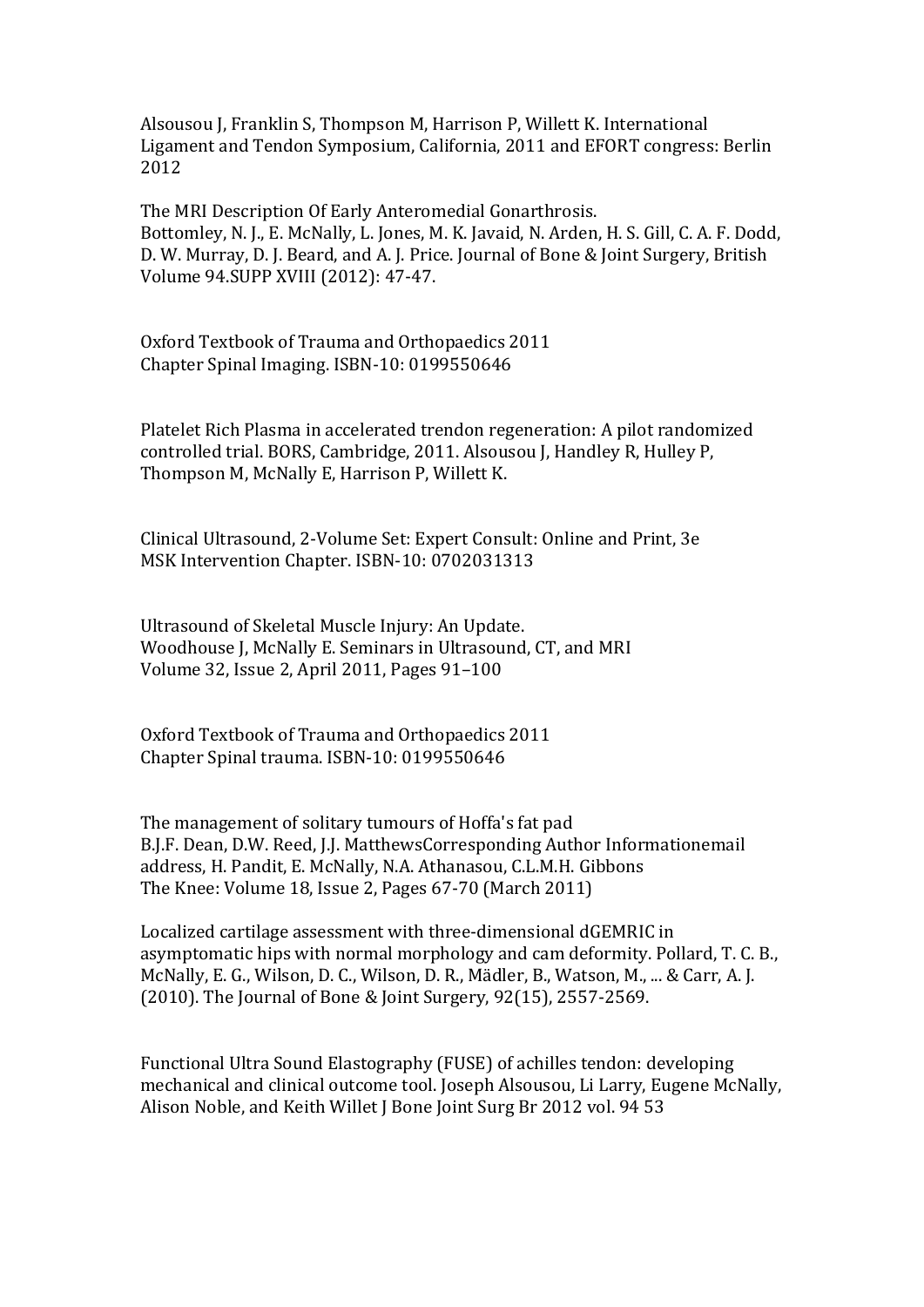Magnetic resonance imaging of the elbow in athletes. Clinics in Sports Medicine Stevens K, McNally E. Clin Sports Med. 2010 Oct;29(4):521-53.

Knee Ligament Injuries In: Imaging of Orthopaedic sports injuries ISBN: 3540260145

Plantar fascia: imaging diagnosis and guided treatment. Semin Musculoskelet Radiol. 2010 Sep;14(3):334-43. Epub 2010 Jun 10. McNally EG, Shetty S.

Elbow disease in Oxford Handbooks: Musculoskeletal Radiology ISBN 978-0-19-923577-3

Paediatric Elbow Injuries In . Sports Injuries in Children and Adolescents 2010 ISBN 9783540885894

Clinical evidence of platelet therapies in accelerating tissue healing. UKA Symposium: Growth Factor Therapy in elite sports medicine; 2009 Alsousou J, Hulley P, Thompson M, McNally E, Willett K.

The Surgical Management Of Hoffa's Fat Pad Tumours BJF Dean; JJ Matthews; DW Reed; H Pandit; E McNally; N Athanasou; and CMLH Gibbons Journal of Bone and Joint Surgery - British Volume, Vol 92-B, Issue SUPP III, 417.

Training Musculoskeletal Ultrasound Specialists: European Education and Clinical Guidelines: Work in Progress In: The Practice of Radiology Education ISBN 978-3-642-03234-9

Getting to the Heel of the Problem Clin Radiol. 2009 Sep;64(9):931-9. Epub 2009 Jun 18.

The Management Of Solitary Tumours Of Hoffa's Fat Pad B J F Dean; J J Matthews; D W Reed; H Pandit; E McNally; N Athanasou; and C M L H Gibbons Journal of Bone and Joint Surgery - British Volume, Vol 93-B, Issue SUPP I, 80.

dGEMRIC imaging in Femoroacetabular Impingement Proceedings of the ISMRM, 2009 American Journal Bone Joint Surgery. Awaiting full citation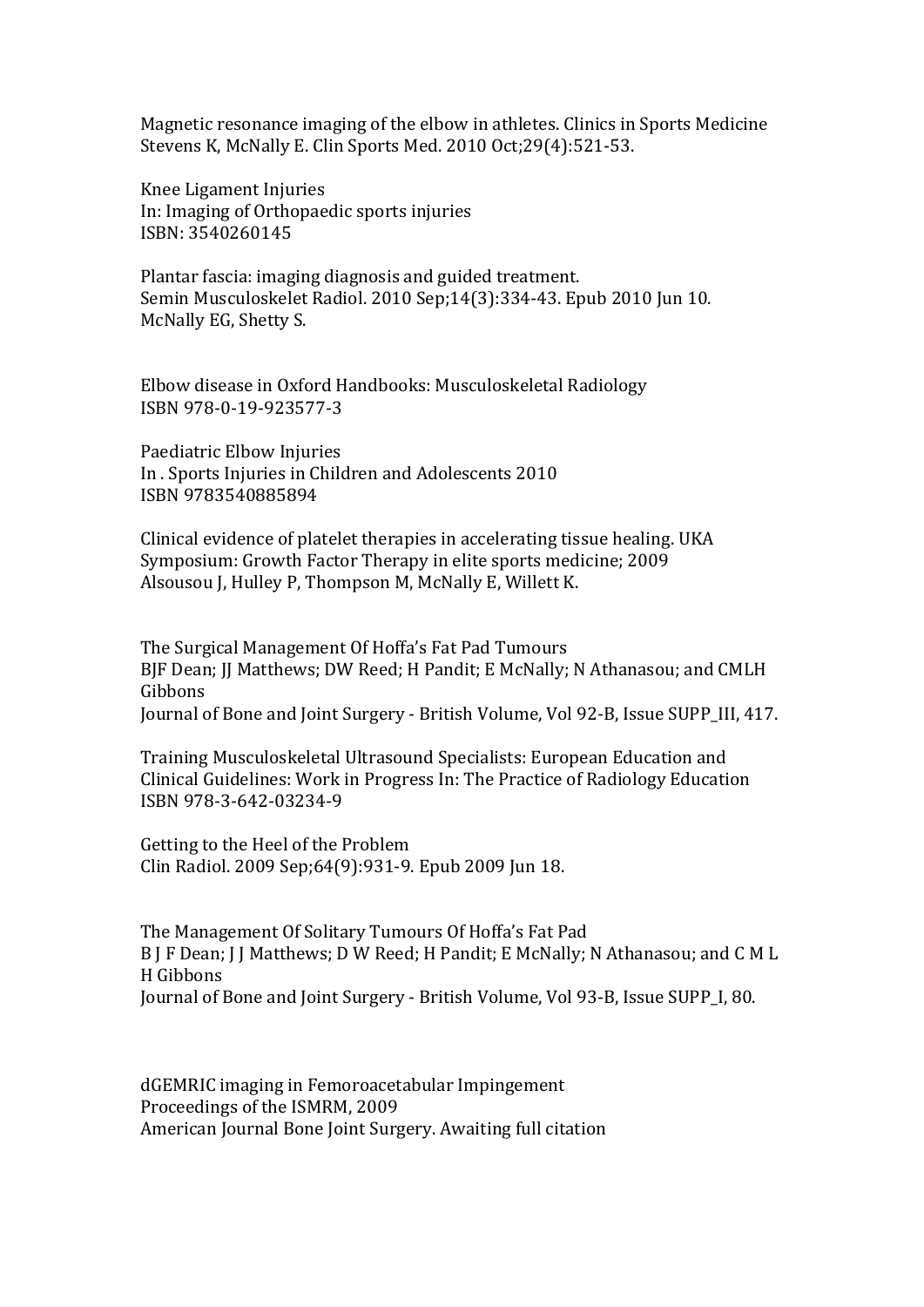Ultrasound of the small joints of the hands and feet: current status E. G. McNally Skeletal Radiology Volume 37, Number 2 / February, 2008

Imaging of the Musculoskeletal System, Knee Imaging Chapter ISBN-10: 141602963X

Imaging in Shoulder Disorders McNally E Rees JL Skeletal Radiology Volume 36, Number 11 / November, 2007

Ectopic calcification among families in the Azores: clinical and radiologic manifestations in families with diffuse idiopathic skeletal hyperostosis and chondrocalcinosis.

Bruges-Armas J, Couto AR, Timms A, Santos MR, Bettencourt BF, Peixoto MJ, Colquhoun K, McNally EG, Carneiro V, Herrero-Beaumont G, Brown MA. Arthritis Rheum. 2006 Apr: 54(4): 1340-9.

O'donnell P, Johnstone C, Watson M, McNally E, Ostlere S. Detection of patellar tracking in symptomatic and asymptomatic individuals by magnetic resonance imaging. Skeletal Radiol. 2005 Mar;34(3):130-5. Epub 2004 Oct 26

Harvie P, Ostlere SJ, Teh J, McNally EG, Clipsham K, Burston BJ, Pollard TC, Carr AJ. 

Genetic influences in the aetiology of tears of the rotator cuff. Sibling risk of a full-thickness tear.  $J$  Bone Joint Surg Br. 2004  $\text{[ul;86(5):696-700]}$ 

Ferguson DJ, Itonaga I, Maki M, McNally E, Gundle R, Athanasou NA. Heterotopic bone formation following hip arthroplasty in Paget's disease. Bone. 2004 Jun;34(6):1078-83.

Saddik D, McNally EG, Richardson M. MRI of Hoffa's fat pad. Skeletal Radiol. 2004 Aug; 33(8): 433-44. Epub 2004 Jun 19. Review.

Fang CS, McCarthy CL, McNally EG. Intramuscular dissection of Baker's cysts: report on three cases. Skeletal Radiol. 2004 Jun;33(6):367-71. Epub 2004 Mar 9.

McCarthy CL, McNally EG. The MRI appearance of cystic lesions around the knee. Skeletal Radiol. 2004 Apr;33(4):187-209. Epub 2004 Feb 27. Review

Musculoskeletal Interventional Ultrasound Techniques: A Pictorial Review RNSA 2003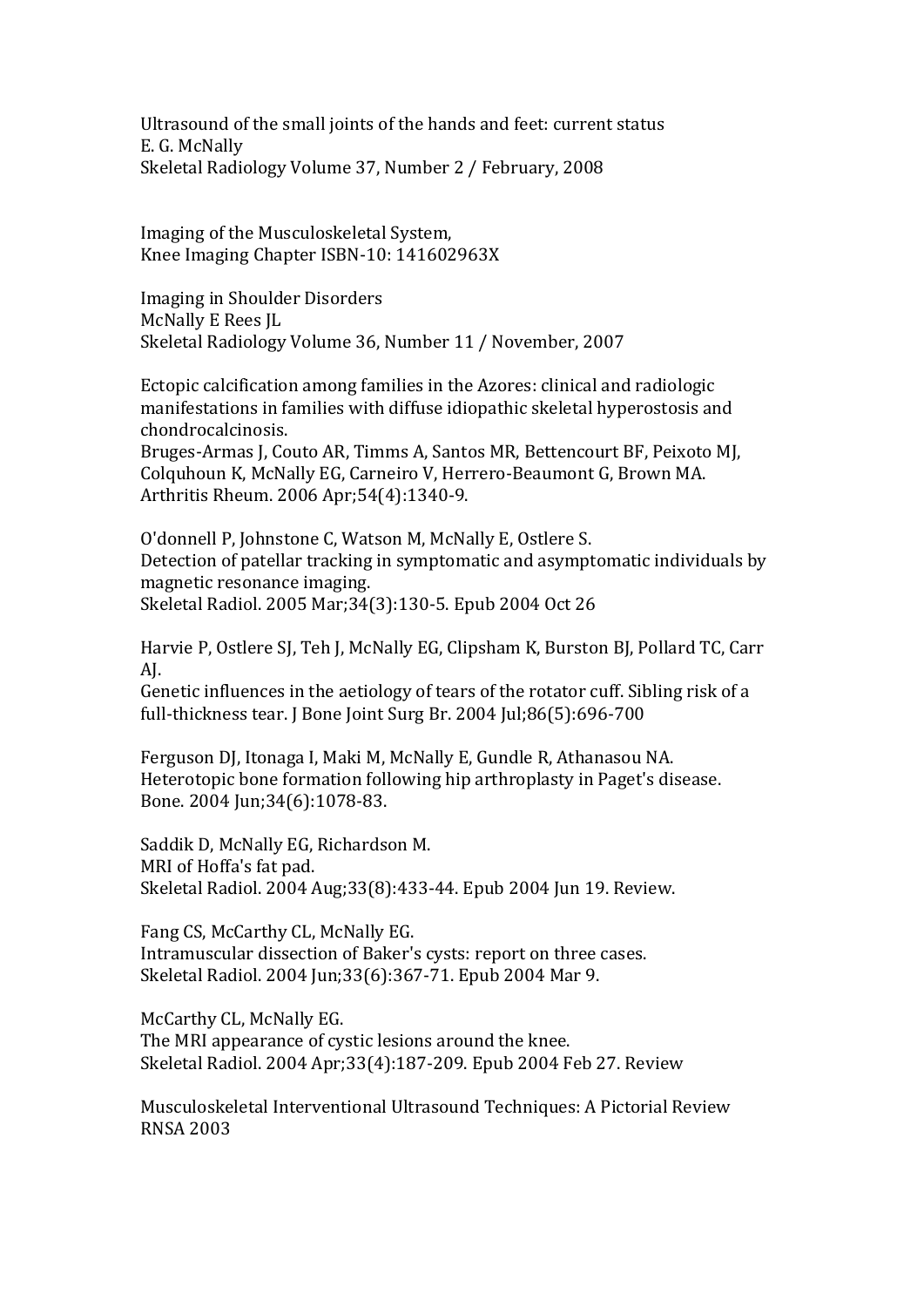Posterolateral Structures of the Knee: Magnetic Resonance Imaging of Normal Anatomy and Related Patterns of Injury RNSA 2003

Teh J, Stevens K, Williamson L, Leung J, McNally EG. Power Doppler ultrasound of rheumatoid synovitis: quantification of therapeutic response. Br J Radiol. 2003 Dec; 76(912): 875-9

Williamson L, Dockerty JL, Dalbeth N, McNally E, Ostlere S, Wordsworth BP. Clinical assessment of sacroiliitis and HLA-B27 are poor predictors of sacroiliitis diagnosed by magnetic resonance imaging in psoriatic arthritis. Rheumatology (Oxford). 2004 Jan;43(1):85-8. Epub 2003 Sep 16.

Willatt,  $J \nN G$ , Jaffe, S, McNally E G, MRI OF THE ACUTE KNEE Medical Imaging International 13(4) 6-8 2003.

Correlation of MRA Appearances of the Acetabular Labrum with Patient Symptoms and Treatment Outcomes RSNA 2002

McNally EG, Nasser KN, Dawson S, Goh LA. Role of magnetic resonance imaging in the clinical management of the acutely locked knee. Skeletal Radiol. 2002 Oct;31(10):570-3. Epub 2002 Aug 21.

Ellis I McNally EG Ultrasound of Nerves Imaging 14:179VI (2002)

Ostlere SI McNally EG Musculoskeletal Ultrasound Imaging 14:179VI (2002)

McNally EG. Magnetic resonance imaging of the knee. Editorial. BMJ. 2002 Jul 20:325(7356):115-6.

McNally EG, Musculoskeletal Ultrasound: An overview Current Orthopaedics 2002

Goh L. McNally EG, Ultrasound of the Musculoskeletal system Rad September 2002

Quiz case of the month. Elastrofibroma. Teh J, Athanasou N, McNally EG.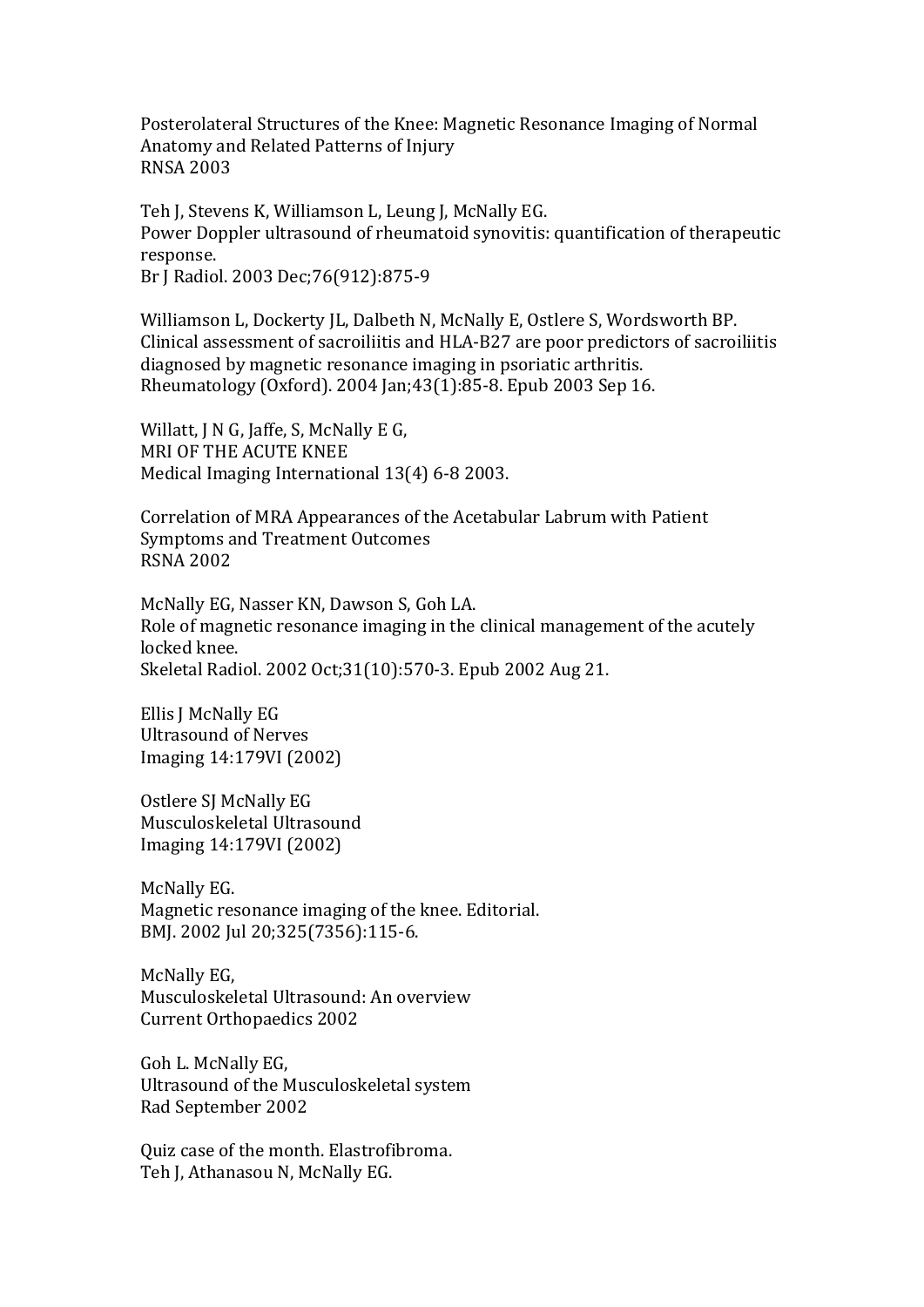Eur Radiol. 2002 Jan;12(1):253-4. Epub 2001 Jun 08. No abstract available. PMID: 11868106 [PubMed - indexed for MEDLINE]

Connolly DJ, Berman L, McNally EG. The use of beam angulation to overcome anisotropy when viewing human tendon with high frequency linear array ultrasound. Br J Radiol. 2001 Feb; 74(878): 183-5

McNally EG, Wilson DJ, Ostlere SJ. Limited magnetic resonance imaging in low back pain instead of plain radiographs: experience with first 1000 cases. Clin Radiol. 2001 Nov;56(11):922-5.

McNally Eugene G FRCR, Wilson David J FRCR, Ostlere Simon J FRCR Limited MRI in Low Back Pain in lieu of plain radiographs: Experience with first 1000 cases. Clinical Radiology 56(11) 2001 922-925

McNally EG. Imaging assessment of anterior knee pain and patellar maltracking. Skeletal Radiol. 2001 Sep;30(9):484-95. Review

MRI of Soft-Tissue Masses of the Foot: An Analysis of 164 Lesions Using an Anatomical Approach RNSA 2001

Musculoskeletal Keynote Speaker: State of the Art Musculoskeletal Ultrasound RSNA 2001

Quantitative Assessment of Therapeutic Response in Rheumatoid Arthritis Using Doppler Ultrasound: Preliminary Findings RSNA 2001

McNally EG, Goodman R, Burge P. The role of MRI in the assessment of scaphoid fracture healing: a pilot study. Eur Radiol. 2000;10(12):1926-8

Stevens KJ, Theologis T, McNally EG. Imaging of plant-thorn synovitis. Skeletal Radiol. 2000 Oct;29(10):605-8.

McNally E The Challenge of Imaging Current Orthopaedics 14:52-58 2000

Carls FP, McNally EG, Schuknecht B, Sailer HF Ossification of the distraction gap after mandibular distraction- how much retention is necessary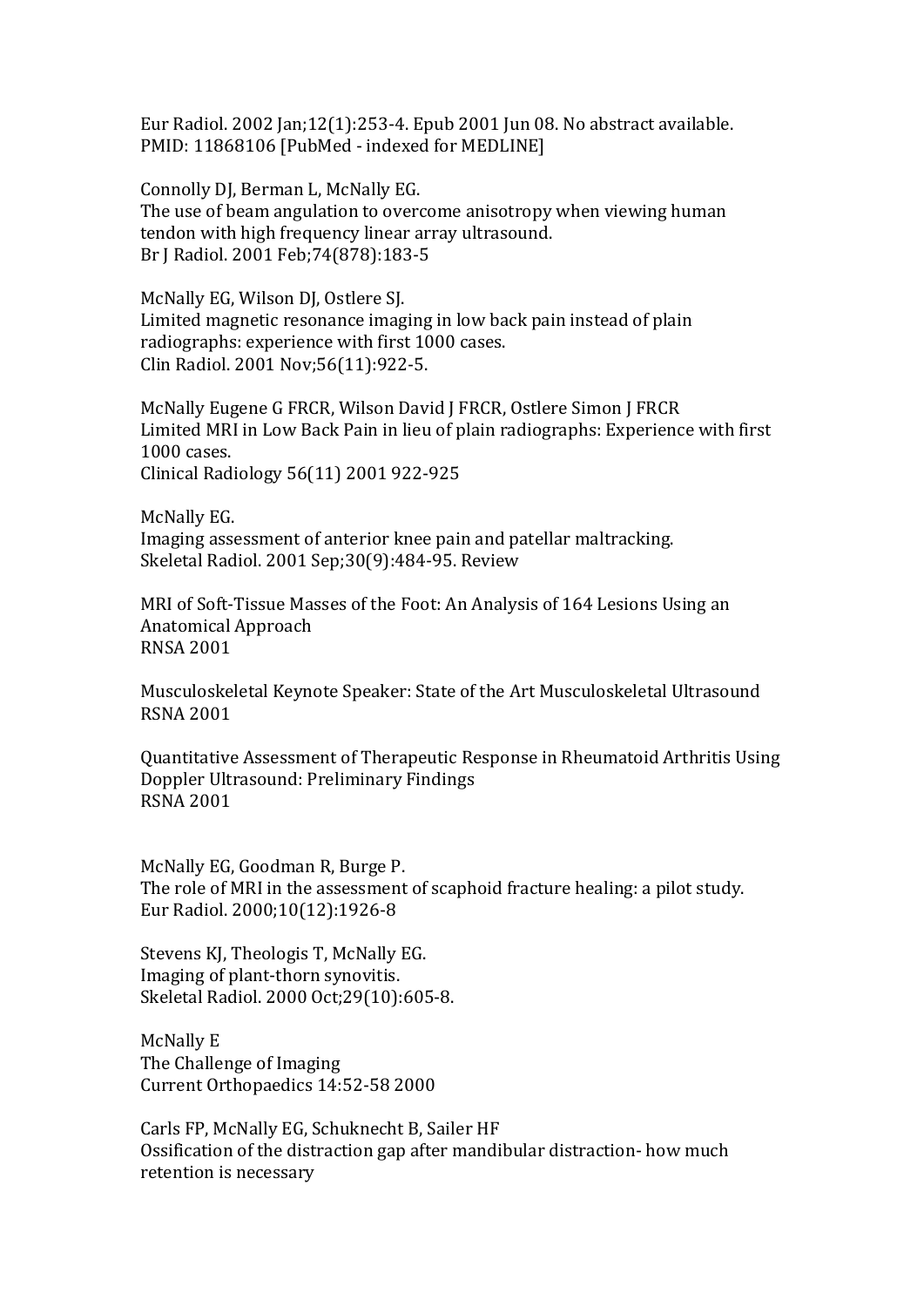Journal Craniofacial Surgery 2000 28 S3 54

McNally EG, Ostlere SJ, Pal C, Phillips A, Reid H, Dodd C. Assessment of patellar maltracking using combined static and dynamic MRI. Eur Radiol. 2000;10(7):1051-5.

McNally EG. Posteromedial subtalar coalition: imaging appearances in three cases. Skeletal Radiol. 1999 Dec; 28(12): 691-5.

Pandey R, McNally E, Ali A, Bulstrode C. The role of MRI in the diagnosis of occult hip fractures. Injury. 1998 Jan;29(1):61-3

Reid HS, McNally E, Carr A. Soft tissue mass around the shoulder. Ann Rheum Dis. 1998 Jan; 57(1): 6-8.

McNally EG, Tasker A, Benson MK. MRI after operative reduction for developmental dysplasia of the hip. J Bone Joint Surg Br. 1997 Sep; 79(5): 724-6.

Schippinger G. Bailey D. McNally EG. Kiss J. Carr AJ. Anatomy of the normal acromion investigated using MRI. Langenbecks Arch Chir. 1997;382(3):141-4

Kiss J, McNally EG, Carr AJ. Measurement of the anteroposterior translation of the humeral head using MRI. Int Orthop. 1997;21(2):77-82.

Vainzof M, Passos-Bueno MR, Canovas M, Moreira ES, Pavanello RC, Marie SK, Anderson LV, Bonnemann CG, McNally EM, Nigro V, Kunkel LM, Zatz M. The sarcoglycan complex in the six autosomal recessive limb-girdle muscular dystrophies.

Hum Mol Genet. 1996 Dec;5(12):1963-9.

Bailey D, McNally E. Use of ionising radiation by professional football clubs to assess asymptomatic transfer candidates. J R Army Med Corps. 1996 Oct; 142(3): 114-5

McNally E, de Lacey G, Lovell P, Welch T. The effect on patients of non-referral for skull radiography following mild head injury. Injury. 1996 Jul: 27(6): 429-31.

McNally E, de Lacey G, Lovell P, Welch T. Posters for accident departments: simple method of sustaining reduction in x ray examinations.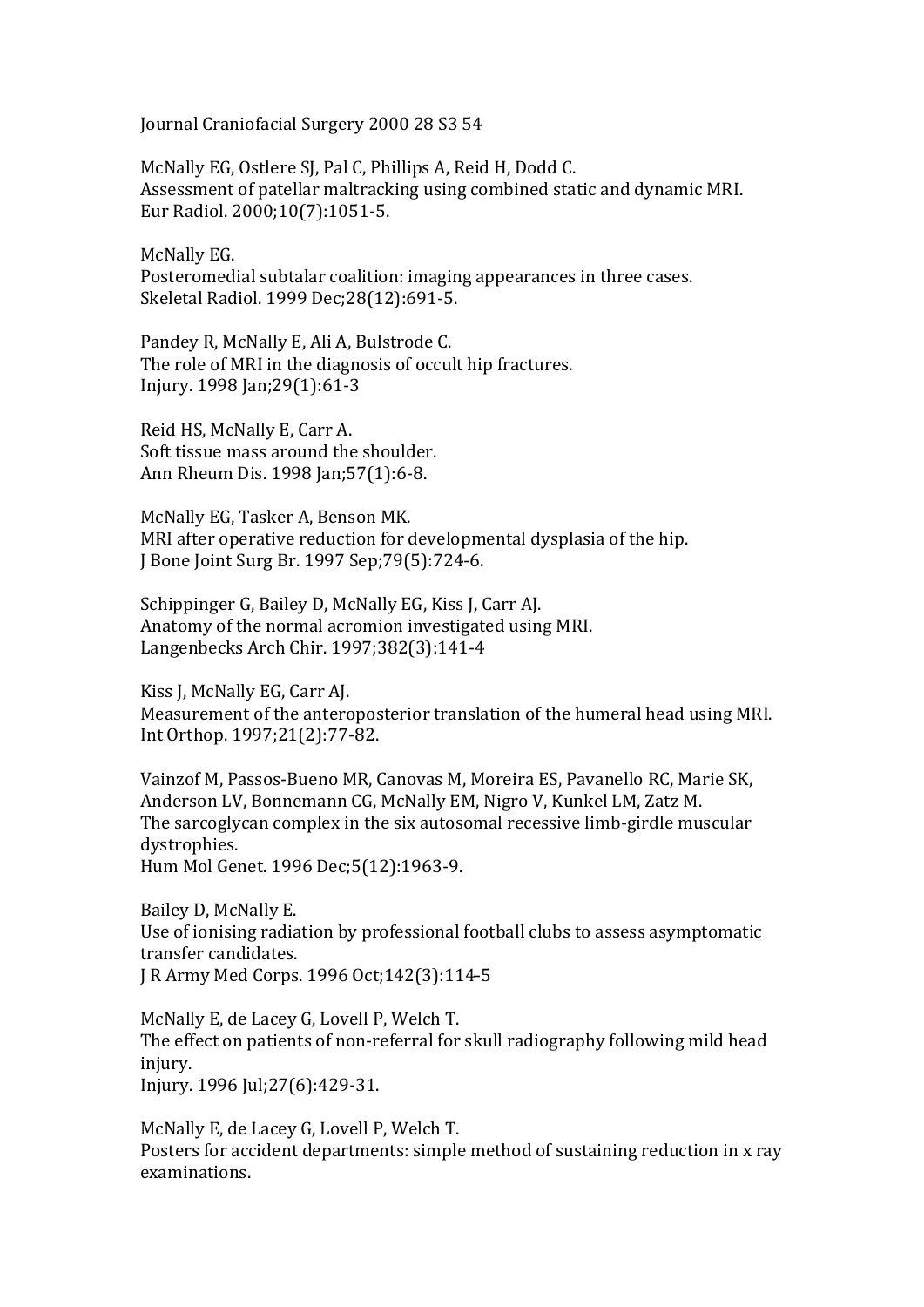BMJ. 1995 Mar 11;310(6980):640-2

Berman L, Fink AM, Wilson D, McNally E. Technical note: identifying and aspirating hip effusions. Br J Radiol. 1995 Mar; 68(807): 306-10.

Goodman TR, McNally E. Shoulder pain in a patient on haemodialysis. Ann Rheum Dis. 1994 Aug;53(8):497-500.

Audit in the Accident Department Thomas H, McNally E. Rad. 18 ;211: 11-12 1994

Ultrasound In Soft Tissue Injury McNally E. British Medical Ultrasound 1993. 1(2):4-11. Recent Advances In Musculoskeletal MRI McNally E, Wilson D. Current Orthopaedics.7/3 (175-183) 1993

McNally E, Fitzpatrick M, Bourke S, Costello R, McNicholas WT. Reversible hypercapnia in acute exacerbations of chronic obstructive pulmonary disease (COPD). Eur Respir J. 1993 Oct;6(9):1353-6.

Wolman RL, Clark P, McNally E, Harries MG, Reeve J. Dietary calcium as a statistical determinant of spinal trabecular bone density in amenorrhoeic and oestrogen-replete athletes. Bone Miner. 1992 Jun; 17(3): 415-23.

Wolman RL, Clark P, McNally E, Harries M, Reeve J. Menstrual state and exercise as determinants of spinal trabecular bone density in female athletes. BMJ. 1990 Sep 15;301(6751):516-8.

Reeve J, Davies UM, Hesp R, McNally E, Katz D. Treatment of osteoporosis with human parathyroid peptide and observations on effect of sodium fluoride. BMJ. 1990 Aug 11;301(6747):314-8. Erratum in: BMJ 1990 Sep 8;301(6750):477.

McNally E, Sandin B, Wilkins RA. The ossification of the costal element of the seventh cervical vertebra with particular reference to cervical ribs. J Anat. 1990 Jun; 170: 125-9

de Lacey G, McCabe M, Constant O, Welch T, Spinks C, McNally E.